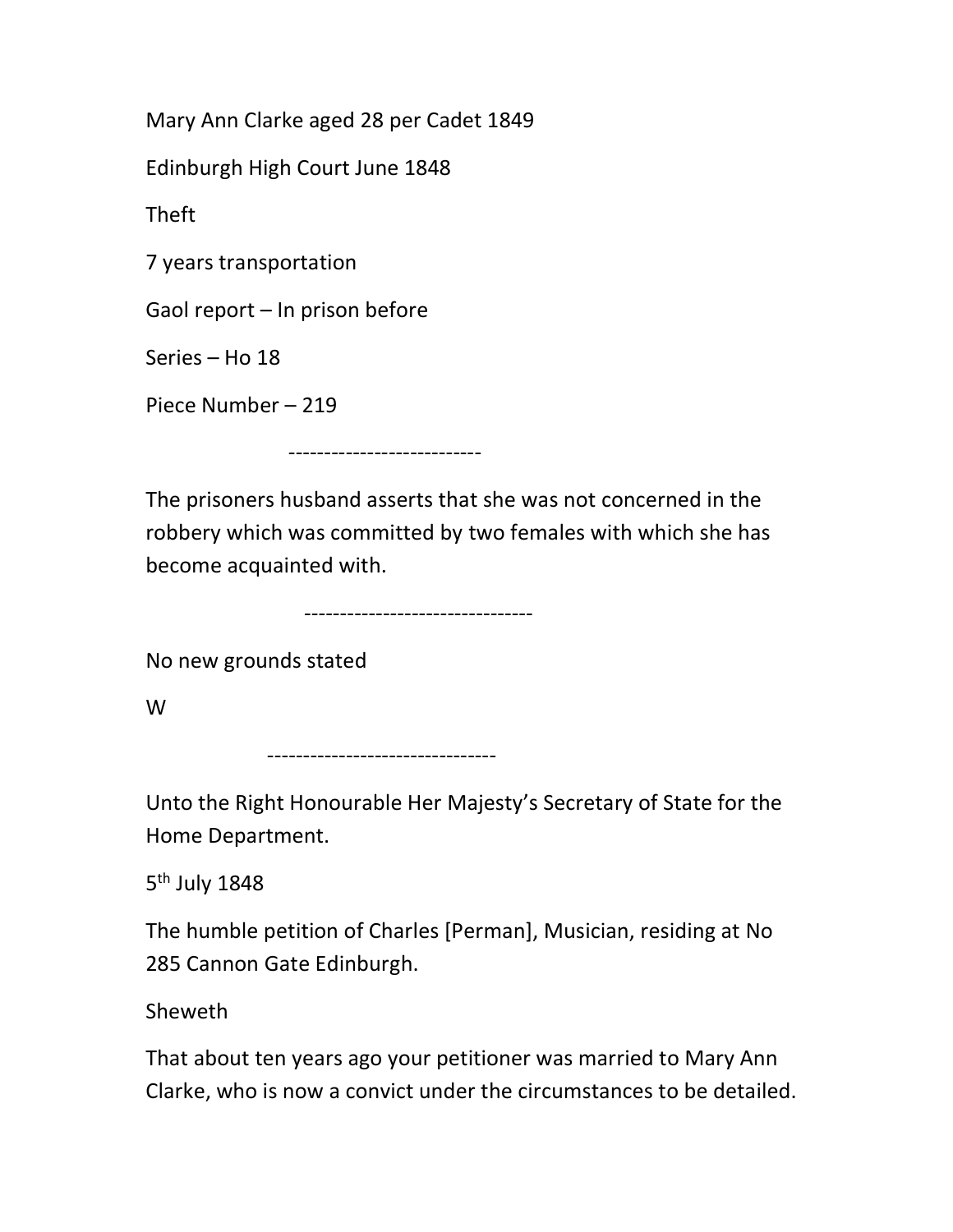That your Petitioners wife the said Mary Ann Clarke was not of vicious habits but she was facile and easy led astray. That in particular she became acquainted with {Sefie] Young and Ann Thomson both of dissolute character and frequented their company. That upon the  $28<sup>th</sup>$  day of March last, being in the company of the above individuals, a robbery was committed by them upon a person by the name of David Jollie a dealer in sheep, residing at Mill of Aucheen that in connection with this robbery your petitioners wife had nothing whatever to do, saving being known to be a companion of the other two robbers, and she participated in [ ] some of the plunder.

That however she along with the other two was apprehended and their trial took place before the High Court of Justice at Edinburgh upon Monday the  $26<sup>th</sup>$  day of June last, when the evidence of the said Ann Thomson who was the principle guilty party, but who was accepted by the Crown as an [ ] your Petitioners wife was sentenced to transportation for seven years.

That had your petitioner the slightest opinion of his own mind that his wife was guilty of the crime he would never have thought for one moment of troubling your Honour with this petition, that on the contrary being convinced of her innocence and knowing that she was made the dupe of Knaves but too well knowing he humbly trusts that you will be pleased to log the present application before Her Majesty and endeavour to obtain from her, a gracious remission of her sentence in whole or in part pronounced against your Petitioner's wife.

That should such mercy be granted your petitioner would come under any obligation required for the future good conduct of his unfortunate wife.